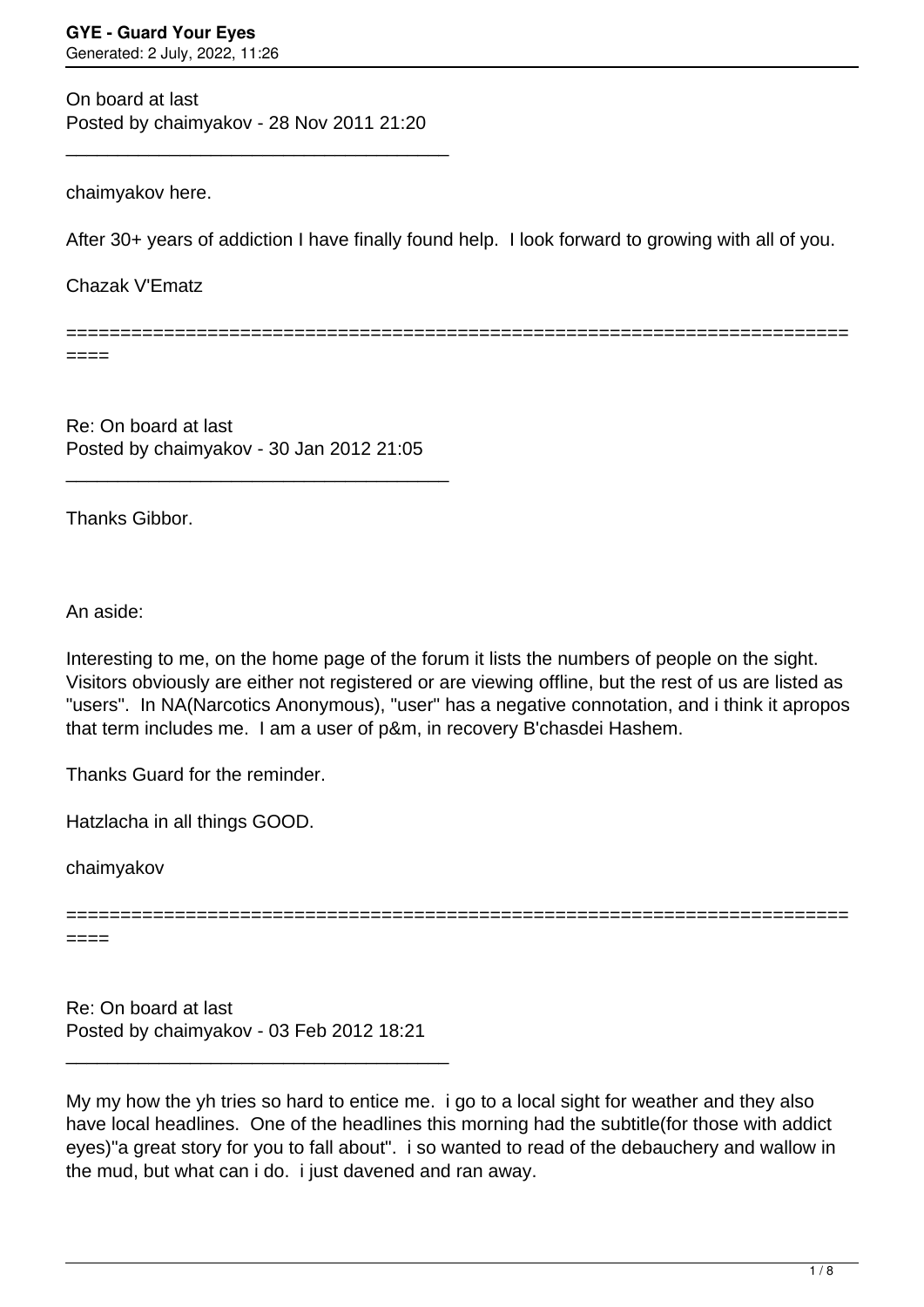Related to this i have noticed a change in me. In the past when i heard of a criminal act worthy of SA, i would wish them the greatest amount of suffering and then some("to infinity and beyond"). Now, i have pity on the accused criminal. If only they had found help before this and B'chasdei Hashem i got help before i came to something like this. i think the change may be because i no longer have this internal loathing of my actions(i don't need to be destroyed) so i can look past their actions and see the person and see their suffering. Or, it may be because i have increased my level of compassion for others through the use of this site and SA meetings. Either way, i am no psychologist so what do i care.

Hatzlacha in all things GOOD.

chaimyakov

========================================================================

====

Re: On board at last Posted by chaimyakov - 16 Feb 2012 21:19

\_\_\_\_\_\_\_\_\_\_\_\_\_\_\_\_\_\_\_\_\_\_\_\_\_\_\_\_\_\_\_\_\_\_\_\_\_

Reporting for Duty.

B'chasdei Hashem Yisborach, tremendous thanks to Guard and all of you 108 days clean.

How?, you might ask.

i have been keeping busy with all the things that have gotten me to today.

GYE handbook, attitude section, Big Book, White Book, 12 & 12, SA meetings and phone calls. i still don't have a sponsor but that will happen soon I'YH. i am looking at other meeting times and locations to fit into my schedule better and take less time away from family. i also joined Dov's phone group but that isn't working so well with me time wise. One day at a time.

Hatzlacha in all things GOOD.

chaimyakov

========================================================================

====

Re: On board at last Posted by gibbor120 - 16 Feb 2012 21:25

\_\_\_\_\_\_\_\_\_\_\_\_\_\_\_\_\_\_\_\_\_\_\_\_\_\_\_\_\_\_\_\_\_\_\_\_\_

FANTASTIC! KOT!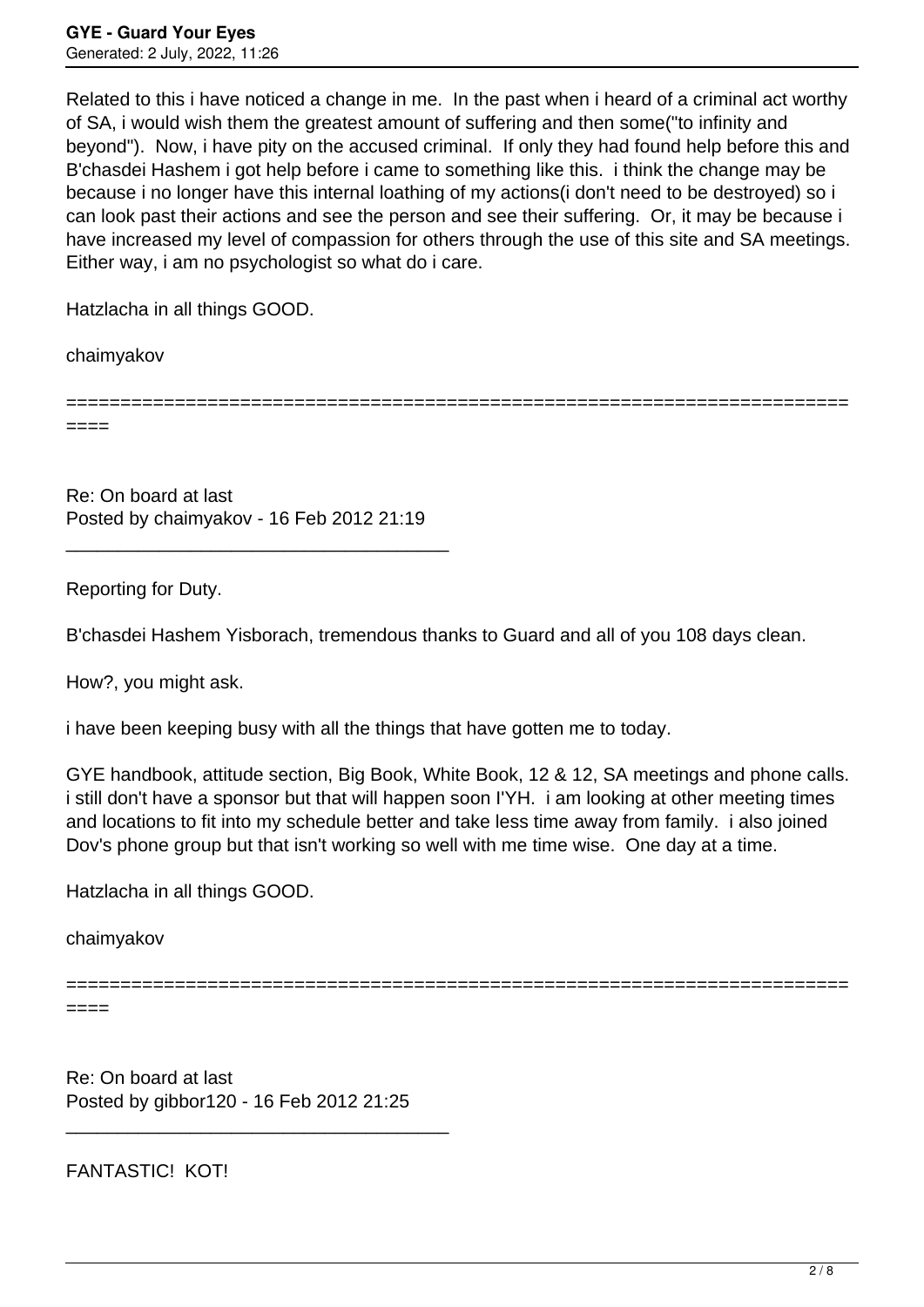$=$ 

Re: On board at last Posted by obormottel - 16 Feb 2012 23:27

\_\_\_\_\_\_\_\_\_\_\_\_\_\_\_\_\_\_\_\_\_\_\_\_\_\_\_\_\_\_\_\_\_\_\_\_\_

now that's honest reporting! cnn has got nothing on you!

========================================================================

========================================================================

 $====$ 

Re: On board at last Posted by have2changeNOW - 16 Feb 2012 23:35

\_\_\_\_\_\_\_\_\_\_\_\_\_\_\_\_\_\_\_\_\_\_\_\_\_\_\_\_\_\_\_\_\_\_\_\_\_

Chaimyakov. thanks for sharing that - inspirational to keep working my schedule and trying more Recovery hishtadlus. I have done a lot, but not enough live people, me thinks.

and more reading is a must, And really 'working' the 12 steps. . . . need to KOT.

all the best- be matzliach

have2changeNOW

========================================================================

====

Re: On board at last Posted by alexeliezer - 17 Feb 2012 15:42

\_\_\_\_\_\_\_\_\_\_\_\_\_\_\_\_\_\_\_\_\_\_\_\_\_\_\_\_\_\_\_\_\_\_\_\_\_

Chaimyakov,

With all your well-directed hishtadlus, I have no doubt you will continue to see success in remaining truly sober. I wish everyone here would read your post from yesterday and do half of what you're doing.

Have a wonderful Shabbos Kodesh!

Alex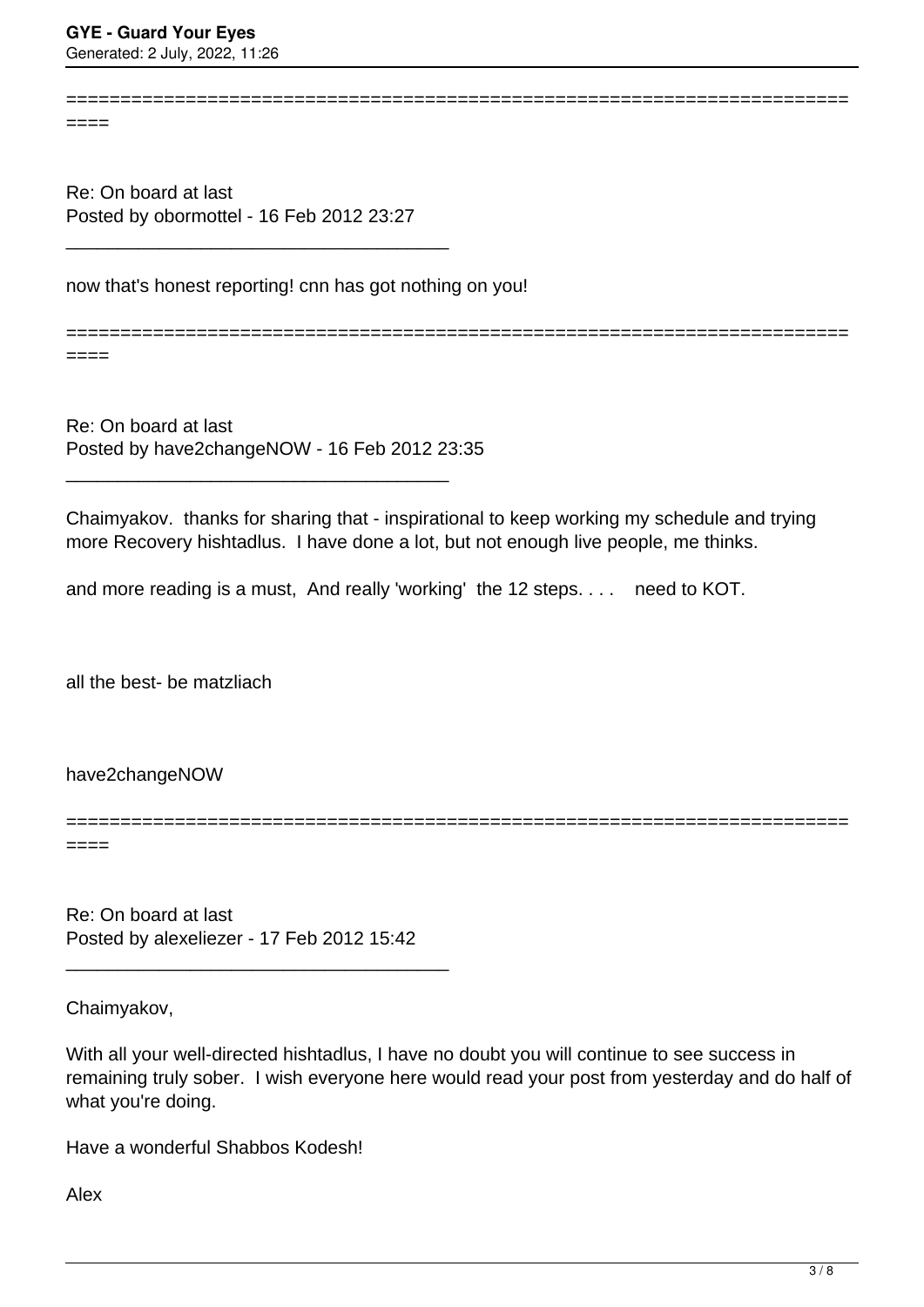====

Re: On board at last Posted by chaimyakov - 14 Mar 2012 18:43

\_\_\_\_\_\_\_\_\_\_\_\_\_\_\_\_\_\_\_\_\_\_\_\_\_\_\_\_\_\_\_\_\_\_\_\_\_

Friends,

i found my self slipping last week in the same way on several days all heading for trouble. i davened about it, made a call and it kept resurfacing. i reached into our bag of GYE tricks and pulled out a TaPHSiC and fixed that problem.

========================================================================

"If i purposely search/view p\*&^ without first either A)calling My Rav, a GYE friend or an SA reading 10 minutes in Big Book, White Book, GYE Handbook, 12 & 12 etc. or C) going to Beis Medrash and learning for 15 minutes then i will sell 1 from my collection and give all proceeds to GYE(several hundred to a couple of thousand Dollars). If i do the above first or i forget that i made this Shvua than i will only be obligated to give \$50 to GYE. This Shvua will expire in seven days and needs to be renewed at that time." This was five days ago and B'chasdei Hashem the problem went in search of easier prey. i set a reminder in my phone for the renewal.

Funny thing happened the other day. GYE pops up on my phone as a reminder at predetermined strategic points throughout my day. My phone was on the table and i left the room. After a few minutes i returned and my wife asked "What does GYE stand for?" Without missing a beat i told her it stands for Guard Your Eyes, she said "ok". One day i hope to fill her in on how significant GYE really is to me/us and what it has helped me to accomplish(nothing of course because i am powerless over lust, but you know what i mean).

Hatzlacha in all things GOOD.

chaimyakov

friend or ========================================================================

====

Re: On board at last Posted by alexeliezer - 15 Mar 2012 15:09

\_\_\_\_\_\_\_\_\_\_\_\_\_\_\_\_\_\_\_\_\_\_\_\_\_\_\_\_\_\_\_\_\_\_\_\_\_

Good stuff CY. Thanks for sharing.

Always refreshing to hear from someone who's willing to do whatever it takes.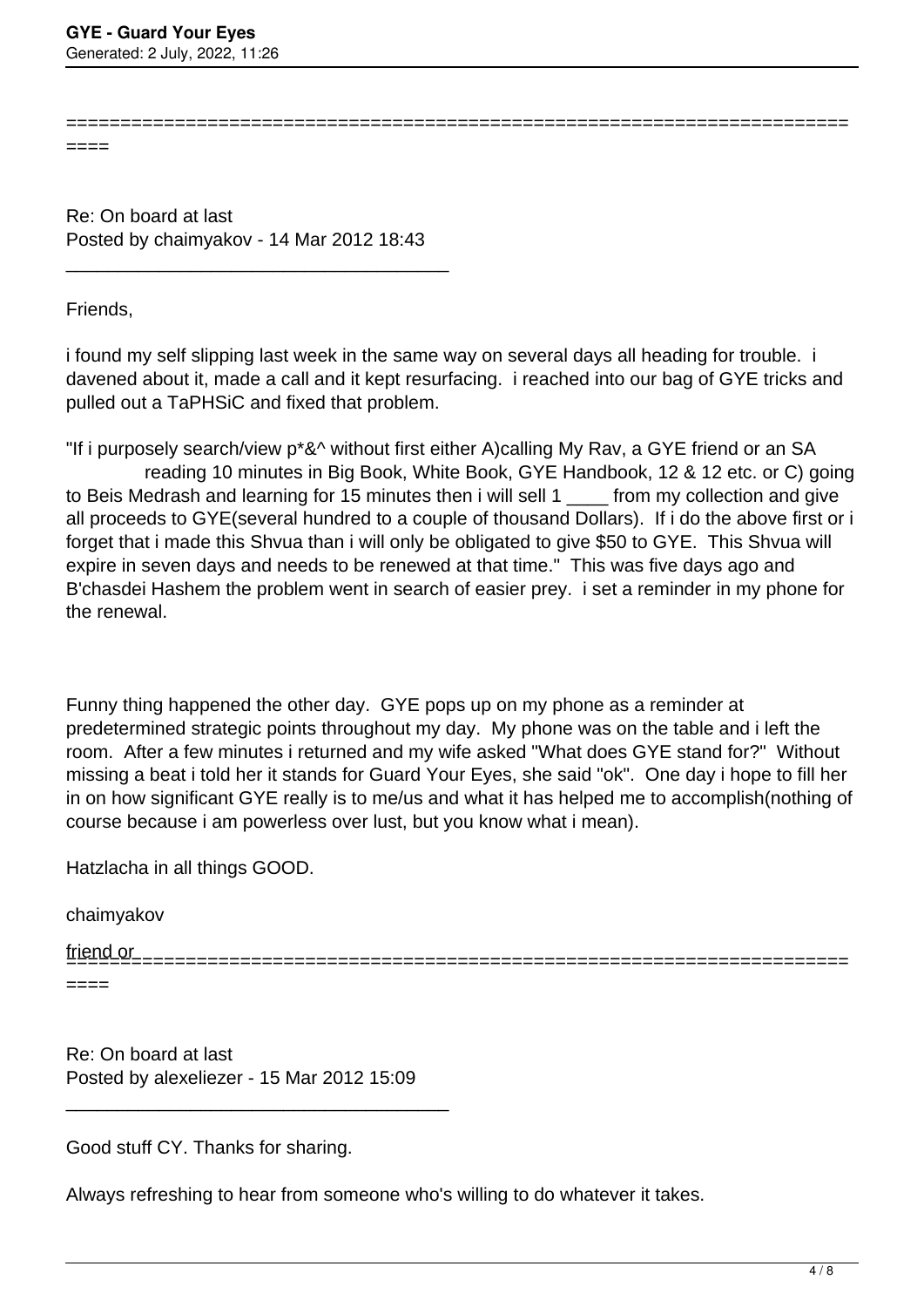Generated: 2 July, 2022, 11:26

========================================================================

========================================================================

====

Re: On board at last Posted by obormottel - 18 Mar 2012 03:59

\_\_\_\_\_\_\_\_\_\_\_\_\_\_\_\_\_\_\_\_\_\_\_\_\_\_\_\_\_\_\_\_\_\_\_\_\_

A gute woch!

====

Re: On board at last Posted by chaimyakov - 29 Mar 2012 13:44

\_\_\_\_\_\_\_\_\_\_\_\_\_\_\_\_\_\_\_\_\_\_\_\_\_\_\_\_\_\_\_\_\_\_\_\_\_

UGGGH!

i was in a place and they had the radio on. Someone called the show and said the following

"Congratulations to \*&(\*&^&^(a celebrity who died from on OD some time back) on 8 Months Sober" there was a lot of uncontrollable laughter on the radio afterwards. i almost started to cry and thought "Will i also have to be dead before anyone can wish me the same?"

Hatzlacha in all things GOOD.

chaimyakov

========================================================================

========================================================================

====

Re: On board at last Posted by alexeliezer - 29 Mar 2012 15:09

\_\_\_\_\_\_\_\_\_\_\_\_\_\_\_\_\_\_\_\_\_\_\_\_\_\_\_\_\_\_\_\_\_\_\_\_\_

Congratulations!

on committing to, getting and staying sober.

====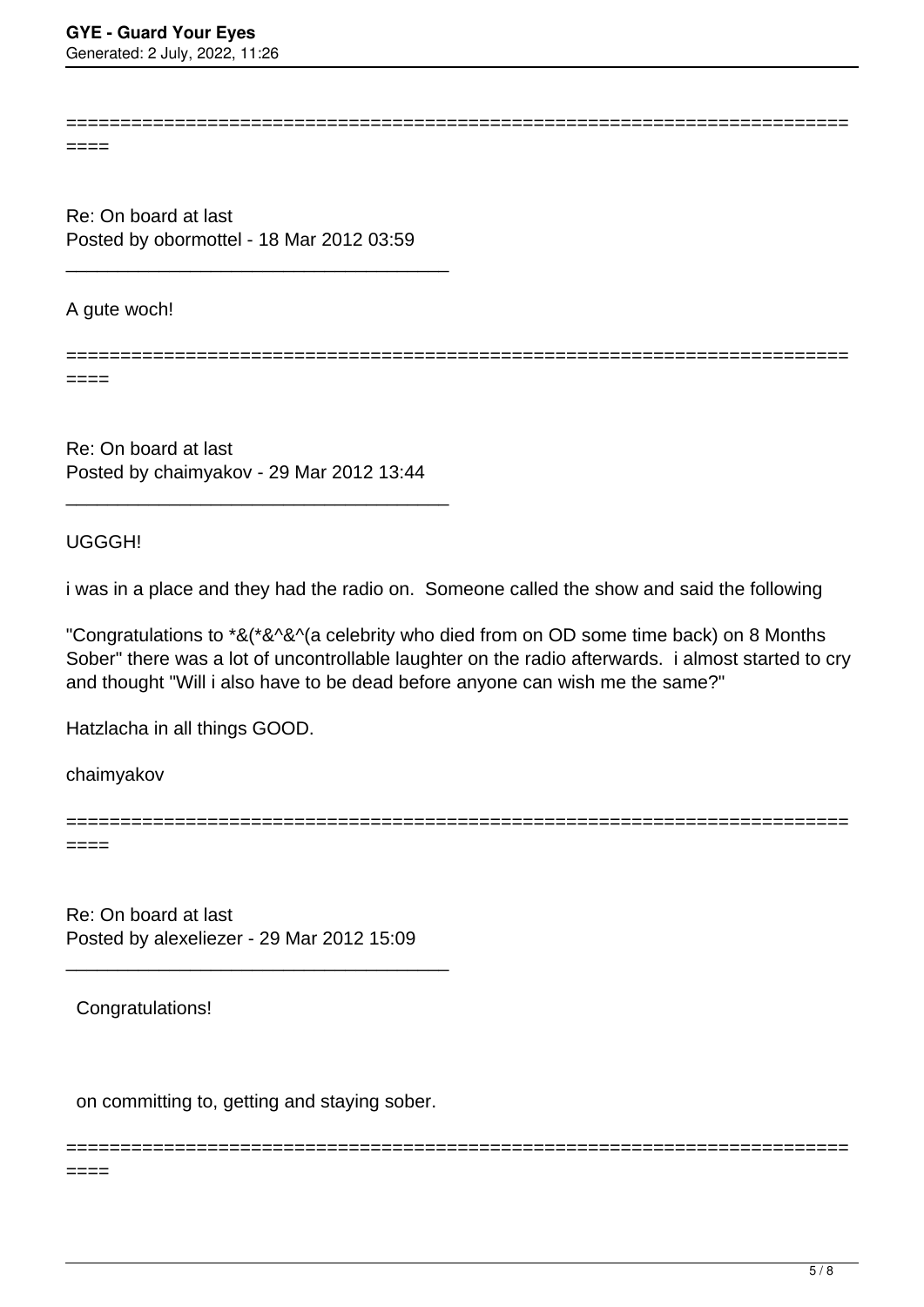Re: On board at last Posted by chaimyakov - 04 Apr 2012 13:14

\_\_\_\_\_\_\_\_\_\_\_\_\_\_\_\_\_\_\_\_\_\_\_\_\_\_\_\_\_\_\_\_\_\_\_\_\_

Reality Punch in the Face!

The other night during check in at my SA meeting a fellow tells us he fell a few days before. i felt bad for him until i heard he had 2 1/2 years sober by SA definition and then i felt awful. As with other stories shared over many meetings, the main problem is taking sips of lust, gazing at the wrong images, watching "safe" TV or movies and getting pushed or shoved beyond the point of no-return.

Omer Alexeliezer "Bullet proof Shmiras Einayim is the essential key to recovery"

Do i want to control lust or do i want to avoid it? For the last 30 years i worked on controlling it and have a great record of failure. Now for the last 5 months i have been working on avoiding it and B'chasdei HASHEM Yisborach, these have truly been the best 5 months of my life so far.

Hatzlacha in all things GOOD.

chaimyakov

======================================================================== ====

Re: On board at last Posted by Eye.nonymous - 04 Apr 2012 15:10

\_\_\_\_\_\_\_\_\_\_\_\_\_\_\_\_\_\_\_\_\_\_\_\_\_\_\_\_\_\_\_\_\_\_\_\_\_

[chaimyakov wrote on 30 Nov 2011 19:49](/forum/id-)**:**

i stood up and told the yh that i was tired of him ruining my life that he was content to just sit back and wait for me to fall into his traps again. Now, of course the last few days have been excruciating. i have confidence in the Ribbono Shel Olam that HIS will, will be done and that keeps me in the struggle.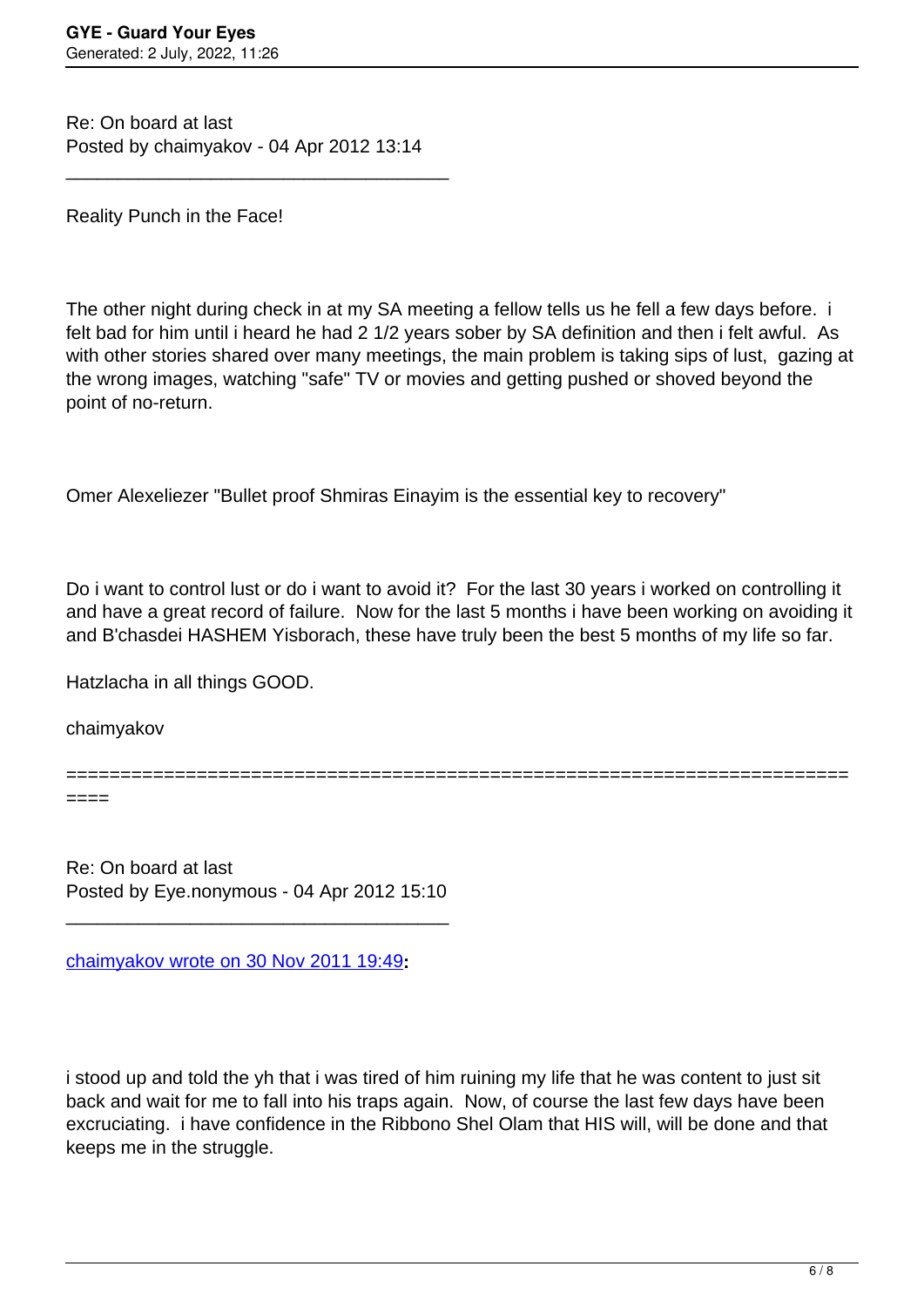Even better--stop fighting! Hand the struggle over to the Ribbono Shel Olam.

I have found that He can do a lot more than I can.

Welcome to the forum, and keep on posting.

Hatzlacha,

--Elyah

========================================================================

====

Re: On board at last Posted by chaimyakov - 20 Apr 2012 13:21

\_\_\_\_\_\_\_\_\_\_\_\_\_\_\_\_\_\_\_\_\_\_\_\_\_\_\_\_\_\_\_\_\_\_\_\_\_

B'chasdei HASHEM YISBORACH, another day sober another test or two.

Very uplifting Pesach. The Rav's Shabbos HaGadol drush encouraged all to connect with their Neshama and realize that it is a part of you. It fights for dominance with the guf and mostly loses because the guf has "home court advantage". Our purpose in this world is to connect to the neshama and nullify the guf as much as we can and still live physically. He directed us to ask the following when something upsets or bothers us, "Is this bothering my guf or my neshama?"

That question has helped me reach a new understanding of what bothers me and who is running my show. It should come as no surprise to anyone here that my guf has been running the show almost entirely with only short recesses. This awareness has allowed me to reconnect to davening, learning and mitzvohs and is also helping me disregard my anger since it is almost always guf related.

So the challenge, yesterday during a wonderful Mincha, out of nowhere,well probably because of a couple of glances(longer than needed of course) that afternoon, an old "friend" joined me. Graphic images from the past streaming through my head(if only the Gemarrah i learn will someday be so important to me to do the same), i had to stop and redirect and give it up. Mincha continued but not on the same plane as before. Printer problems at work had kept me from being able to print some things i needed for today so after maariv i headed to the office.